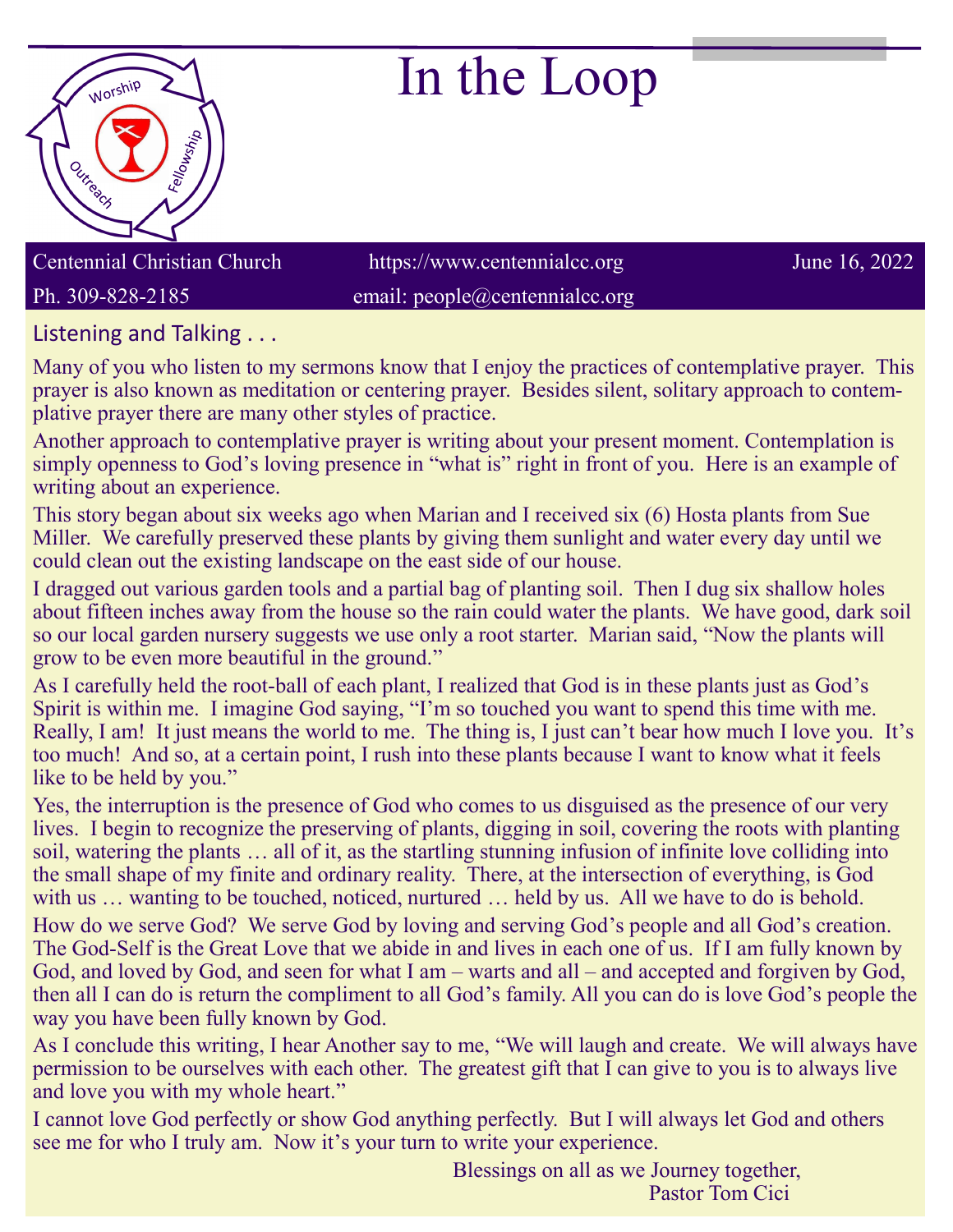## **Our challenge for the week – to pray these two prayers –**

- 1. How can we, at Centennial Christian Church, "show" those around us that we care about them?
- 2. How can we, as a church family, move outside our current boundaries to expand our ministry and outreach to others?

## **Thank you! Thank you! Thank you!**

The outreach Back 2 School Alliance project was a huge success thanks to all of your generosity. We collected: 4 - 24 pack crayons, 9 - 3 ring pencil pouches, 28 back packs, 26 composition notebooks, 57 dry erase markers, 96 pens, and 416 pencils. A total cash donation of \$200.00 was also given. Thanks again for your generosity and support for underprivileged children in our area.

## **Outreach Reaching Out**

Has inflation eaten more of your grocery money? Centennial has frozen meat items to help you with your meals. If you're interested in obtaining food from Centennial, Janet or Bill can help you on Monday or Thursday from 8 am to 2 pm.

Stop in or give us a call. We welcome the chance to help you.

Sincerely,

Your Outreach Committee



## CWF NEWS **MARK YOUR CALENDARS!**

We are excited to be planning a few ALL CHURCH ATIVITIES this year. Our homemade ice cream social will start us off JULY 17 from  $\alpha$  4:30 to 6:00 on the Green Space East of the Church. There will be a sign up sheet for those wishing to make a freezer of ice cream or dessert to share.

Please bring a lawn chair. Table service will be furnished. Hope you all will be able to attend. Guests are always welcome.

## Deacon Emeritus Recognition

We are recognizing three members of the Centennial Church family as Deacon Emeritus during our 10:15 a.m. worship service on Sunday, June 19, 2022. We are honoring Ruth Valentine, JoAnne Pritchard and Barb Leach as Deacon Emeritus. Please come and help us thank all our Deacons for their many years of service.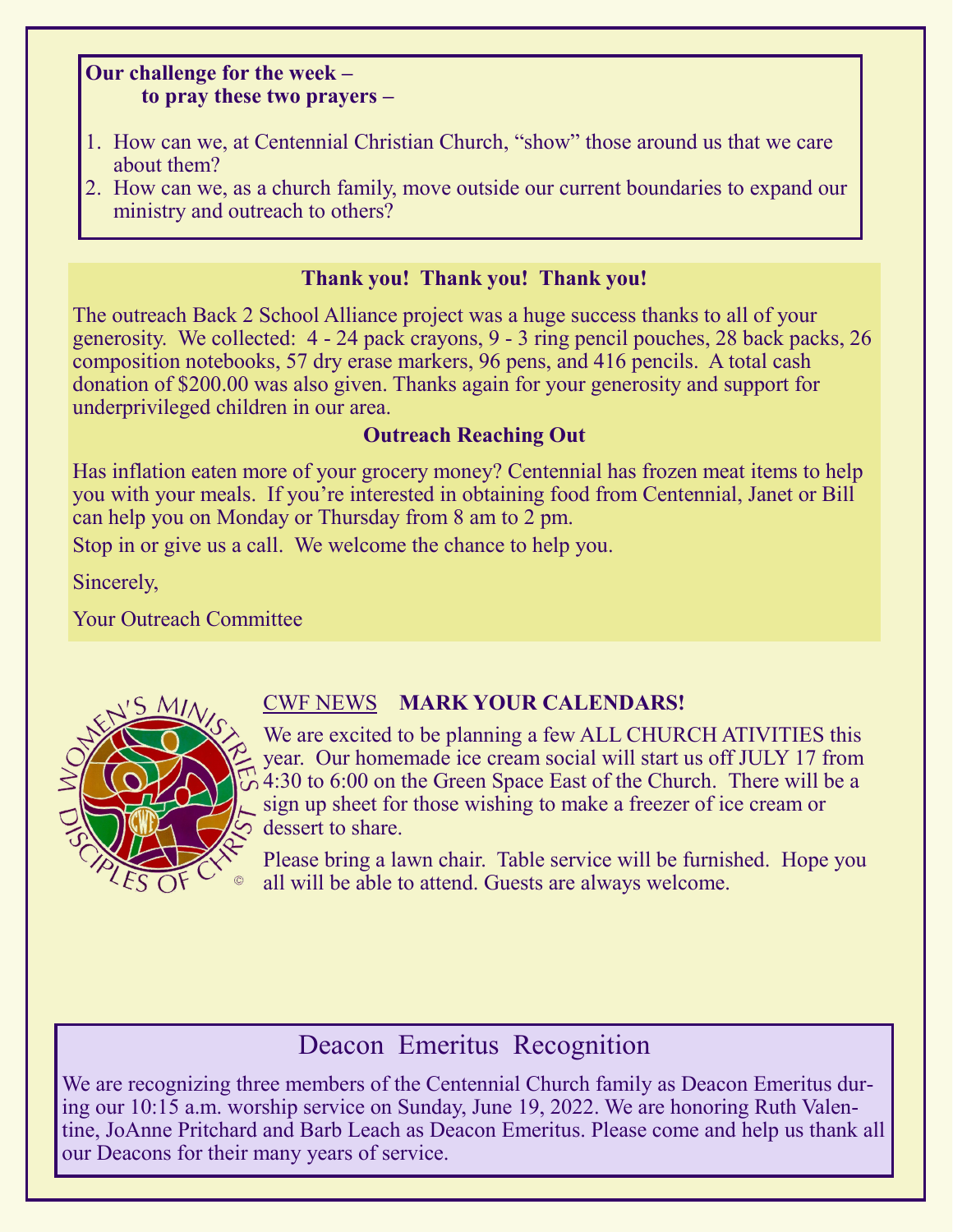# **June 2022**

| <b>SUNDAY</b>                                                                                                         | <b>MONDAY</b>                                                              | <b>TUESDAY</b>                                                                       | <b>WEDNESDAY</b>                                                                                         | <b>THURSDAY</b>                                                                   | <b>FRIDAY</b> | <b>SATURDAY</b>                                                            |
|-----------------------------------------------------------------------------------------------------------------------|----------------------------------------------------------------------------|--------------------------------------------------------------------------------------|----------------------------------------------------------------------------------------------------------|-----------------------------------------------------------------------------------|---------------|----------------------------------------------------------------------------|
| $12$ –Note*<br><b>Adult Bible</b><br>Study<br>9A-Isaiah<br>Worship<br>$*10:15A$<br>$2nd$ Sunday<br><b>Food pantry</b> | 13                                                                         | 14<br><b>CWF Crafts</b><br>9:30A-FH                                                  | 15<br><b>Adult Bible</b><br>Study<br>10:30A-Isaiah<br><b>Bridge</b><br>$12P-GH$                          | 16<br>TOPS#559<br>5:15P-Isaiah                                                    | 17            | 18<br><b>Bridge</b><br>$12P-GH$<br><b>Youth Activity</b><br>1PM-Pony Field |
| 19 Adult Bible<br>Study<br>9A-Isaiah<br>Worship<br>$*10:15A$<br>Graduation<br>Reception                               | 20<br>Property<br>$11A$ - $FH$                                             | 21<br><b>CWF Crafts</b><br>9:30A-FH                                                  | 22<br><b>Adult Bible</b><br><b>Study</b><br>10:30A-Isaiah<br><b>Bridge</b><br>$12P\text{-}\overline{GH}$ | 23Ladies Lunch-<br>11:30A<br><b>TOPS#559</b><br>5:15P-Isaiah                      | 24            | 25<br><b>Bridge</b><br>$12P-\overline{GH}$                                 |
| 26-Note*<br><b>Adult Bible</b><br>Study<br>9A-Isaiah<br>Worship<br>$*10:15A$                                          | 27                                                                         | 28 Primary<br><b>Election</b><br><b>CWF Crafts</b><br>9:30A-FH<br>Elders<br>6:30P-FH | 29<br><b>Adult Bible</b><br>Study<br>$10:30A$ -Isaiah<br><b>Bridge</b><br>$12P-\overline{GH}$            | 30<br><b>TOPS#559</b><br>5:15P-Isaiah<br>Men's Dinner<br>6P-Garden of<br>Paradise | July 1        | $\overline{2}$<br><b>Bridge</b><br>$12P-GH$                                |
| $\overline{3}$<br><b>Adult Bible</b><br>Study<br>9A-Isaiah<br>Worship<br>$*10:15A$                                    | $\overline{\mathbf{4}}$<br>4 <sup>th</sup> of July<br><b>Office Closed</b> | 5<br><b>CWF Crafts</b><br>9:30A-FH                                                   | 6<br><b>Adult Bible</b><br>Study<br>$10:30A$ -Isaiah<br><b>Bridge</b><br>$12P\text{-}\overline{GH}$      | $\overline{7}$<br>Outreach<br>$5P$ - $FH$<br><b>TOPS#559</b><br>5:15P-Isaiah      | 8             | $\boldsymbol{q}$<br><b>Bridge</b><br>$12P-GH$                              |
| 10<br><b>Adult Bible</b><br>Study<br>9A-Isaiah<br>Worship<br>$*10:15A$                                                | 11                                                                         | 12<br><b>CWF Crafts</b><br>9:30A-FH                                                  | 13<br><b>Adult Bible</b><br>Study<br>10:30A-Isaiah<br><b>Bridge</b><br>$12P-GH$                          | 14<br><b>TOPS#559</b><br>5:15P-Isaiah                                             | 15            | 16<br><b>Bridge</b><br>$12P-GH$                                            |

\*Online worship FH-Fellowship Hall GH-Great Hall

 **Note**\* June 12-18-Camp Walter Scott CYF

June 26-29-Camp Walter Scott Grandparents and Me

## **Change for Youth Event Saturday, June 18**

Youth, family and friends will meet at the Pony Bronco Field at 4007 Ireland Grove Rd. Bloomington to watch Michael Giese play baseball at 1PM. Because it will be a doubleheader, **the pool party at the Todd's is being postponed.**

Be sure to come out and support Michael and our youth!